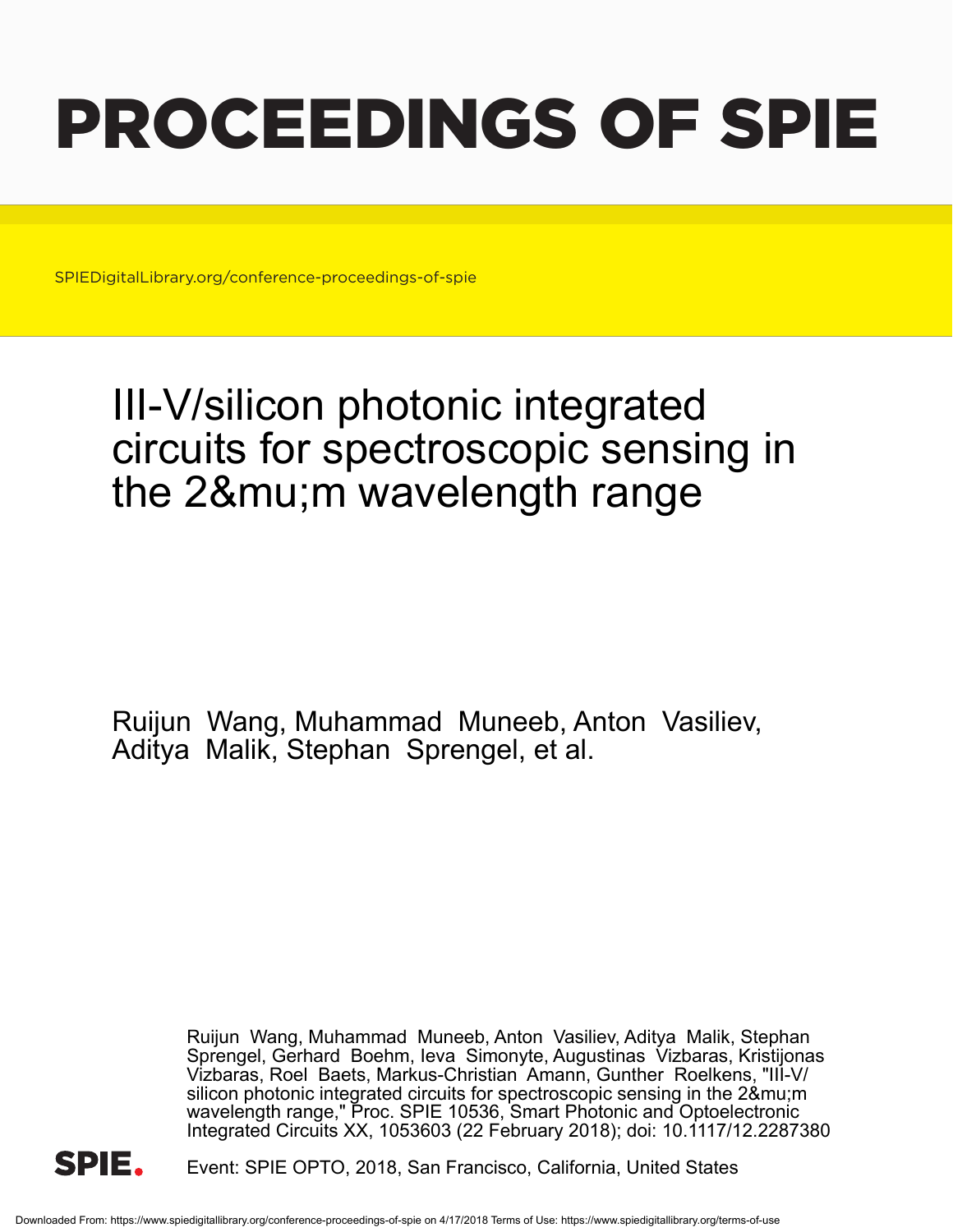### **III-V/silicon photonic integrated circuits for spectroscopic sensing in the 2 µm wavelength range**

Ruijun Wang<sup>a,b,\*</sup>, Muhammad Muneeb<sup>a,b</sup>, Anton Vasiliev<sup>a,b</sup>, Aditya Malik<sup>a,b</sup>, Stephan Sprengel<sup>c</sup>, Gerhard Boehm<sup>c</sup>, Ieva Šimonytė<sup>d</sup>, Augustinas Vizbaras<sup>d</sup>, Kristijonas Vizbaras<sup>d</sup>, Roel Baets<sup>a,b</sup>, Markus-Christian Amann<sup>c</sup>, Gunther Roelkens<sup>a,b</sup>

a Photonics Research Group, Ghent University-imec, Technologiepark-Zwijnaarde 15, 9052 Ghent, Belgium; <sup>b</sup>Center for Nano- and Biophotonics (NB-Photonics), Ghent University, Ghent, Belgium; <sup>c</sup>Walter Schottky Institut, Technische Universität München, Am Coulombwall 4, 85748 Garching, Germany; <sup>d</sup>Brolis Semiconductors UAB, Moletu pl. 73, LT-14259, Vilnius, Lithuania

#### **ABSTRACT**

III-V/silicon photonic integrated circuits (ICs) promise to enable low cost and miniature optical sensors for trace-gas detection, bio-sensing and environmental monitoring. A lot of these applications can benefit from the availability of photonic ICs beyond the telecommunication wavelength range. The 2 µm wavelength range is of interest for spectroscopic detection of many important gases and blood constituents. In this contribution we will present  $2 \mu m$ wavelength-range III-V/silicon photonic ICs consisting of tunable laser sources, photodetectors and silicon waveguide circuits. Silicon waveguides with a loss of  $\sim 0.5$  dB/cm are obtained in a well-established silicon photonics platform. Based on the waveguides, low insertion loss (2-3 dB) and low crosstalk (25-30 dB) arrayed waveguide gratings (AWGs) are realized for the 2.3 µm wavelength range. Active opto-electronic components are integrated on the photonic IC by the heterogeneous integration of an InP-based type-II epitaxial layer stack on silicon. III-V-on-silicon 2.3 µm range distributed feedback (DFB) lasers can operate up to 25  $\degree$  C in continuous-wave regime and shows an output power of 3 mW. By varying the silicon grating pitch, a DFB laser array with broad wavelength coverage from 2.28  $\mu$ m to 2.43  $\mu$ m is achieved. III-V-on-silicon photodetectors with the same epitaxial layer stack exhibit a responsivity of 1.6 A/W near 2.35 µm. In addition, we also report a 2 µm range GaSb/silicon hybrid external cavity laser using a silicon photonic IC for wavelength selective feedback. A wavelength tuning over 58 nm and side mode suppression ratio better than 60 dB is demonstrated.

**Keywords:** Silicon Photonics, Mid-Infrared, photodetector, arrayed waveguide grating, spectroscopic sensing

#### **1. INTRODUCTION**

Silicon photonics has received great interest as a promising integrated-optics platform for various applications in the telecommunication wavelength range, such as optical interconnects [1,2]. This platform can take advantage of the silicon electronics processes to fabricate photonic devices in high yield and high volume. In addition, the high refractive index contrast of silicon-on-insulator (SOI) waveguides enables a tight bending radius, and consequently ultra-compact photonic devices and systems. With these advantages, in recent years the potential applications of silicon photonic integrated circuits (ICs) are extended to spectroscopic sensing [3-5]. However, the silicon photonic devices used at telecommunication wavelengths are typically retained for most of these new applications due to the lack of components at other wavelengths [6-8], which limits the performance of these silicon photonics sensing systems.

The 2 µm wavelength range is of interest for security, environmental and process control applications since many important gases have strong absorption lines in this wavelength range [9]. The availability of silicon photonic ICs in the 2 µm wavelength range enables miniature optical sensors for trace gas sensing. Besides, it is also valuable for biosensing applications, such as blood glucose measurements [10]. In these applications, the silicon photonic spectroscopic sensor should have a light source, a probe component and a spectrometer or single pixel detector. Silicon is an indirect bandgap semiconductor with extremely low light emission efficiency, transparent beyond 1.1 µm wavelength. In order to

> Smart Photonic and Optoelectronic Integrated Circuits XX, edited by Sailing He, El-Hang Lee, Proc. of SPIE Vol. 10536, 1053603  $\cdot$  © 2018 SPIE CCC code: 0277-786X/18/\$18 · doi: 10.1117/12.2287380

\*Email: Ruijun.Wang@ugent.be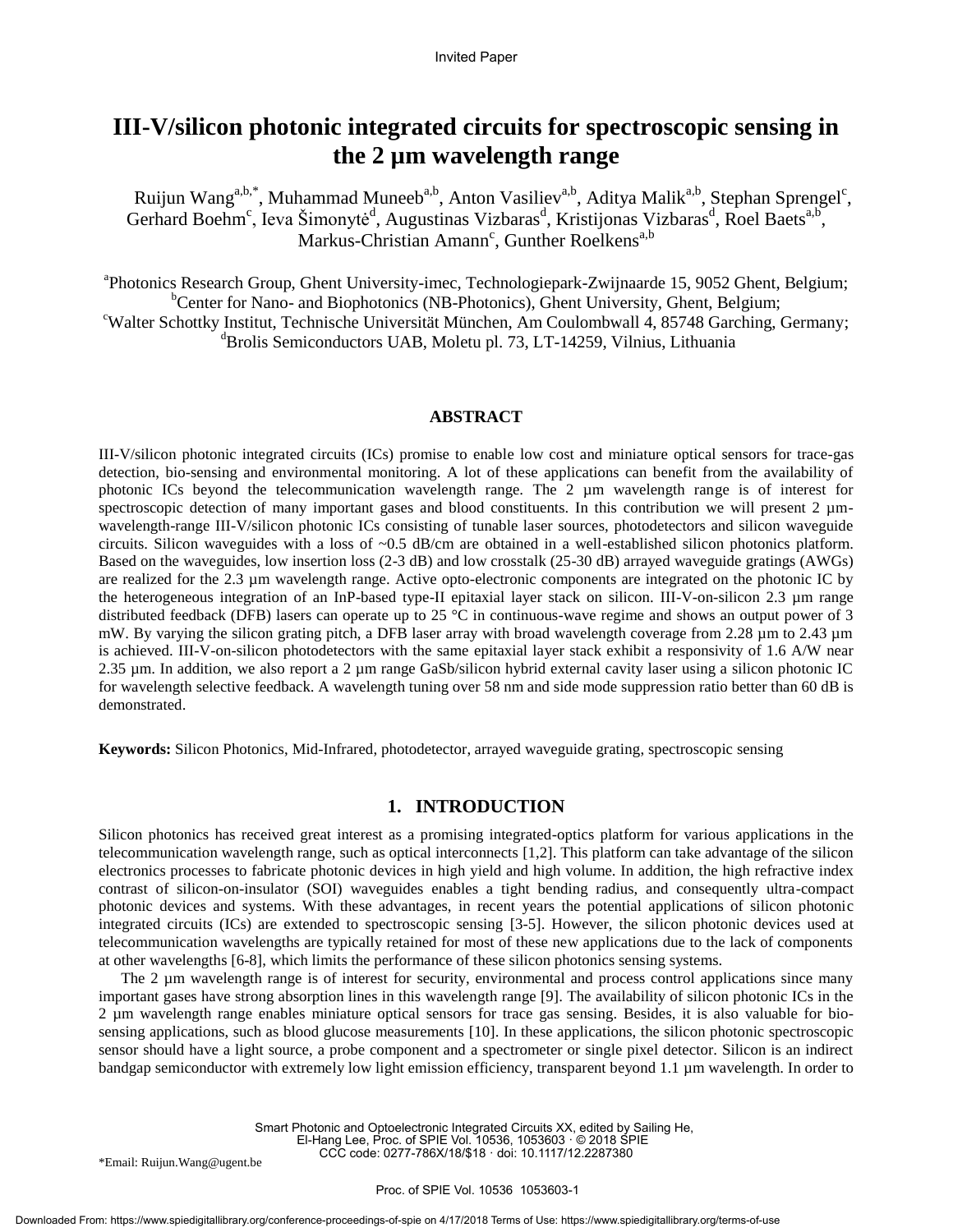realize fully integrated silicon photonic systems for the 2 µm wavelength range, a lot of effort has been devoted to integrate 2 µm-wavelength-range active photonic devices on silicon [11-20]. In this contribution, we present the development of fully integrated III-V-on-silicon photonic circuits for spectroscopic sensing applications in the 2µm wavelength range.

#### **2. III-V-ON-SILICON PLATFORM FOR THE 2 µM WAVELENGTH RANGE**

In most applications, a spectroscopic sensing system should have a light source, a probe component and a spectrometer or single pixel detector. Figure 1 shows two typical configurations for fully integrated silicon photonics on-chip spectroscopic sensors [5]. In both configurations, light is coupled from the integrated light source to the waveguide and then split to two arms. The probe component in one arm interacts with environment while the other one provides the reference information. In the case of liquid sensing, a low-cost broadband light source such as a light emitting diode (LED) can be used since liquid samples typically have broad absorption features. In this configuration, a spectrometer with integrated photodetectors should be implemented to analyze the absorption spectra. For gas sensing, typically a tunable single mode laser is required to probe the absorption lines of gases, as used in the popular tunable diode laser absorption spectroscopy (TDLAS) technique. Integrating a widely tunable laser or a broadband wavelength coverage laser array on the waveguide circuit enables to simultaneously detect several gases or even broad absorption features of liquids using the configuration shown in Fig. 1(b).



Figure 1. Schematic of two silicon photonic configurations to realize an integrated on-chip absorption spectroscopy sensor. (a) Broadband source and spectrometer, best suited for liquid and solid analytes; (b) tunable single mode laser source for trace gas detection.

We realized heterogeneously integrated III-V-on-silicon lasers and photodetectors by adhesively bonding an InP-based type-II epitaxial layer stack on silicon. Figure 2(a) shows the schematic cross-section of the heterogeneous InP-based type-II device on a SOI waveguide. The III-V epitaxial layer stack is adhesively bonded to a SOI waveguide using an ultra-thin divinylsiloxane-benzocyclobutene (DVS-BCB) layer of a few tens of nanometers. After bonding, the InPsubstrate is removed by HCl wet etching. Then the lasers and photodetectors are co-processed on the III-V membrane. First, an anisotropic HCl wet etch of the *p*-InP cladding layer is employed to create a "V"-shaped mesa. Then the active region is etched by using a 1:1:20:70 H<sub>3</sub>PO<sub>4</sub>:H<sub>2</sub>O<sub>2</sub>:citric acid:H<sub>2</sub>O solution. Subsequently, the devices are isolated by wet etching of the *n*-InP layer using HCl. A combination of SiNx and DVS-BCB is used to passivate the device mesa. A scanning electron microscopy (SEM) image of the cross-section of the fabricated III-V-on-silicon devices is shown in Fig. 2(b).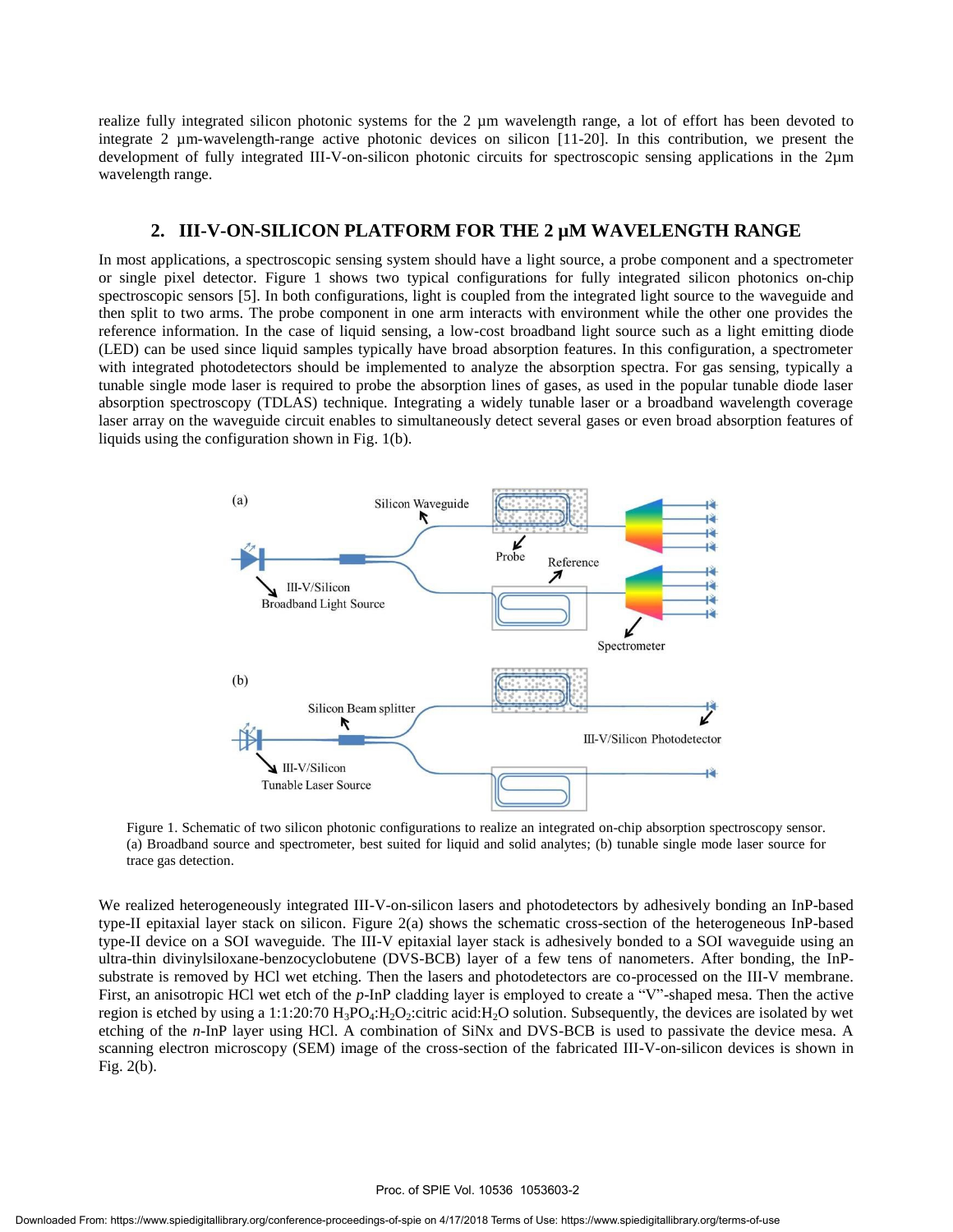

Figure 2. (a) Schematic drawing and (b) SEM image of the cross section of a heterogeneously integrated III-V-on-silicon type-II active device.

#### **3. III-V-ON-SILICON PHOTODETECTORS AND SPECTROMETERS**

For a waveguide-based optical sensor, photodetectors should be integrated with the waveguide circuits to convert the optical signals to an electrical response. We study III-V-on-silicon photodetectors based on two different coupling methods between the III-V active region and the silicon waveguide: adiabatically-coupled and grating-assisted photodetectors [12,13]. In the first structure, light is efficiently coupled from the silicon waveguide into the III-V waveguide by a narrow taper tip, and subsequently absorbed by the active region, as schematically shown in Fig. 3(a). Figure 3(b) shows the I-V curve of the adiabatically-coupled photodetector under different waveguide-referred input power levels at 2.35 µm wavelength. A responsivity of 1.6 A/W at 2.35 µm wavelength and dark current of 10 nA at −0.5 V can be extracted from the curve. In the grating-assisted photodetector, light in the silicon waveguide is diffracted to the III-V active region by using a silicon grating. This type of photodetector shows a responsivity of 0.1 A/W and dark current of 5 nA at −0.5 V.



Figure 3. (a) Schematic of an adiabatically-coupled photodetector integrated on a silicon waveguide; (b) I-V curve of the photodetector under different waveguide-coupled input powers at a wavelength of 2.35 µm.

Arrayed waveguide gratings (AWGs) are widely used as (de)multiplexers in wavelength division multiplexing systems and can also be used as spectrometers in spectroscopic sensors [13]. Figure 4(a) displays a microscope image of a 2.3 µm AWG spectrometer integrated with an adiabatically-coupled InP-based type-II quantum well photodetector array. Before heterogeneous integration with III-V photodetectors, the passive AWG spectrometer has an insertion loss of 2.5 dB and a crosstalk level of −30 dB. Figure 4(b) shows the photo-response of the 2.3 µm III-V-on-silicon spectrometer. An insertion loss of 3 dB and crosstalk level of -27 dB is obtained by normalizing the responsivity to the reference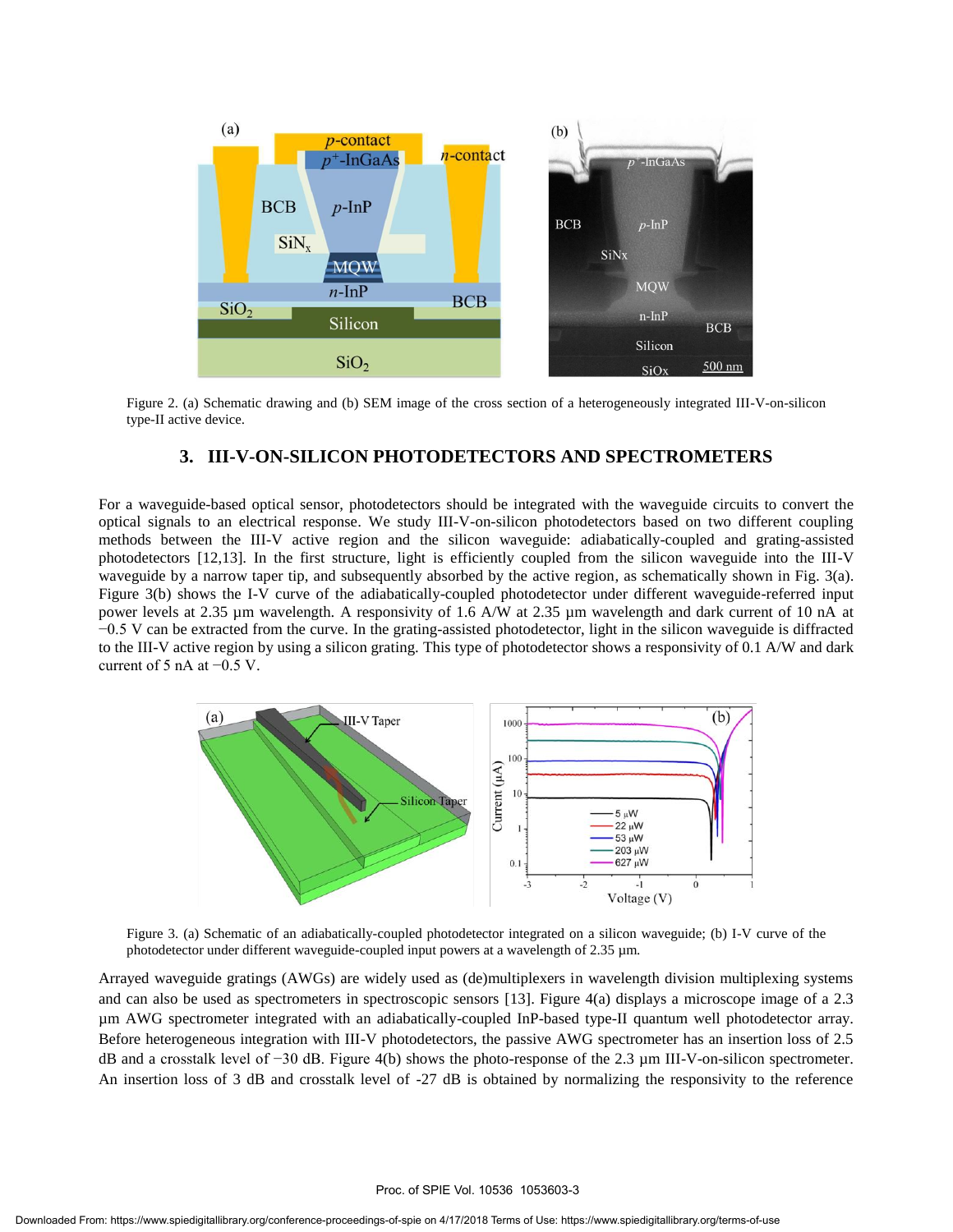photodetector. This result indicates that the bonding of III-V material on silicon and related post-processes do not degrade the performance of the AWG spectrometer.



Figure 4. (a) Microscope image of a 2.3 µm AWG spectrometer integrated with a InP-based type-II quantum well photodetector array; (b) photo-response of the 2.3 µm III-V-on-silicon AWG spectrometer.

#### **4. III-V-ON-SILICON 2.3 µM-WAVELENGTH-RANGE LASERS**

Using the same epitaxial layer stack as for the heterogeneously integrated InP-based type-II photodetectors, 2  $\mu$ m wavelength range III-V-on-silicon Fabry-Perot lasers and distributed feedback (DFB) lasers are realized. Figure 5(a) shows the schematic of a III-V-on-silicon Fabry-Perot laser [15]. The device consists of a gain section, a III-V/silicon spot size converter (SSC) on both sides and two silicon Bragg grating reflectors (DBRs) to form the laser cavity. An efficient light coupling from the III-V waveguide to the silicon waveguide is realized using the III-V/silicon SSCs. In continuous-wave (CW) operation, a threshold current density of 2.7 kA/cm<sup>2</sup> and output power of 1.3 mW at 5 °C is achieved for the Fabry-Perot laser. The laser emits over 3.7 mW of peak power with a threshold current density of 1.6 kA/cm<sup>2</sup> in pulsed regime at room temperature. A high-resolution emission spectrum of the Fabry-Perot laser is shown in Fig. 5(b).



Figure 5. (a) Schematic of a III-V-on-silicon Fabry-Perot laser; (b) fiber-coupled emission spectrum of a heterogeneously integrated InP-based type-II Fabry-Perot laser.

DFB lasers are well-suited light sources for the TDLAS measurement of gases. Figure 6(a) shows the schematic of an InP-based type-II DFB laser heterogeneously integrated on a silicon waveguide [16]. A quarter-wave shifted first-order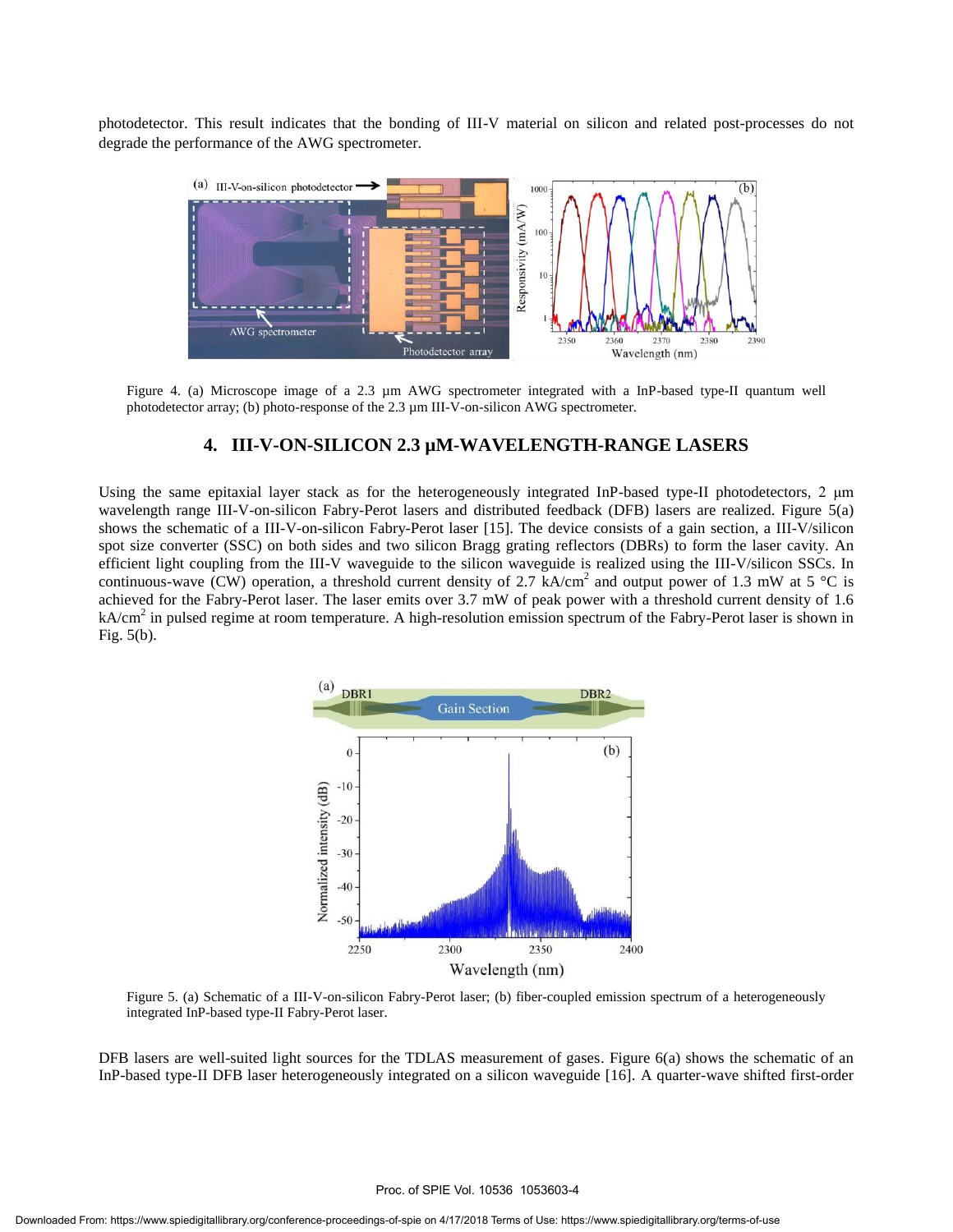DFB grating with an etch depth of 180 nm in a 400 nm silicon device layer are implemented beneath the gain section. The evanescent tail of the optical mode interacts with this grating, which selects the lasing wavelength of the DFB laser. In CW regime, the heterogeneously integrated InP-based type-II DFB laser can operate up to  $25 \, \text{°C}$  and emits more than 3 mW output power in a single mode with a threshold current density of 1.8 kA/cm<sup>2</sup> at 5 °C. The lasing wavelength of the III-V-on-silicon DFB lasers is determined by the silicon grating pitch. Figure 6(b) shows the emission spectra of six 1000 µm-long heterogeneously integrated DFB lasers in an array [18]. As the silicon grating pitch increases from 343 nm to 368 nm, the lasing wavelength shifts from 2280 nm to 2430 nm. This broad wavelength span overlaps with absorption features of several important gases, such as  $NH_3$ , CO, CH<sub>4</sub>, C<sub>2</sub>H<sub>2</sub> and HF. Besides adjusting the grating pitch, another method to control the lasing wavelength is to adjust the gain section width of the DFB lasers. Figure 6(c) shows the CW lasing spectra of four 700 µm-long DFB lasers with different III-V waveguide widths as a function of bias current. More than 10 nm continuous current-tuning range is achieved this way. We carried out a CO gas sensing measurement using a III-V-on-silicon DFB laser source. It can be seen from Fig. 6(d) that the measurement result fits very well to data from the HITRAN database.



Figure 6. (a) Schematic of a heterogeneously integrated InP-based type-II DFB laser on silicon; emission spectrum of a DFB laser array with varied silicon grating period (b) and varied III-V waveguide width (c); (d) direct TDLAS measurement of CO using a III-V-on-silicon DFB laser and the corresponding HITRAN spectrum.

#### **5. GASB/SILICON HYBRID EXTERNAL CAVITY LASER**

We also realized a GaSb/silicon hybrid external cavity laser by butt coupling a GaSb-based gain chip and a silicon photonic IC [17]. The silicon photonic IC contains a Vernier filter consisting of two thermally tuned micro-ring resonators (MRRs), a phase section to allow for quasi-continuous wavelength tuning and a DBR as shown in Fig. 7(a). Fig. 7(b) shows the superimposed lasing spectra of the GaSb/silicon hybrid laser by tuning one MRR. A tuning range of 58 nm is achieved with a SMSR better than 52 dB over the full tuning range and more than 60 dB at the optimal wavelength. When only one MRR is tuned, the tuning resolution is determined by the FSR of the other MRR. Fine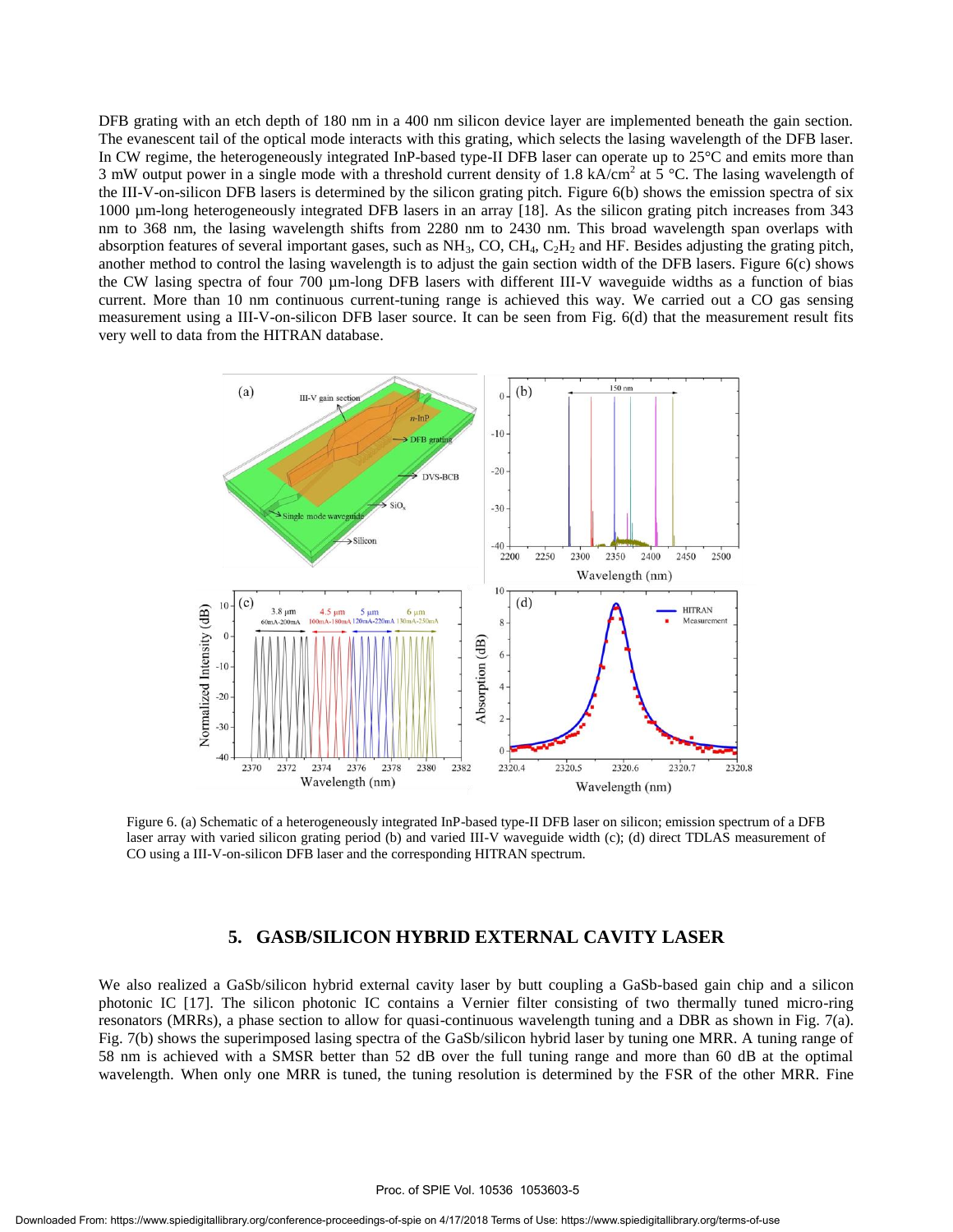quasi-continuous wavelength tuning can be achieved by simultaneously tuning both MRRs. Fig. 7(c) shows the superimposed spectra with 0.7 nm resolution tuning over 25 nm range realized in this way. But even when tuning both MRRs, the tuning resolution is still limited by the FSR of the longitudinal modes of the Fabry-Perot cavity. Continuous tuning can be achieved by thermally tuning the phase section as shown in Fig. 7 (d). As the coupling gap of the MRRs increases from 200 nm to 500 nm, the maximum output power of the GaSb/silicon hybrid laser reduces from 7.5 mW to 3.8 mW. But the SMSR and tuning smoothness are lowered as the coupling gap is reduced.



Figure 7. (a) Schematic of a GaSb/silicon hybrid external cavity laser; superimposed spectra of the laser by thermally tuning one MRR (b), two MRRs (c) and phase shifter (d) when the coupling gap of MRRs is 500 nm.

#### **6. CONCLUSION**

In this paper, we report fully integrated 2  $\mu$ m-wavelength-range III-V-on-silicon photonic circuits consisting of silicon waveguides, laser sources, photodetectors and AWG spectrometers. The active opto-electronic photonic devices are realized by heterogeneously integrating a InP-based type-II epitaxial layer stack on silicon waveguides. In addition, a widely tunable GaSb/silicon hybrid external cavity laser by combing a GaSb-based gain chip and a silicon photonics IC is reported.

#### **REFERENCES**

- [1] Vivien, L. and Pavesi, L., "Handbook of Silicon Photonics," Taylor & Francis, 2013.
- [2] Miller, D.A.B., "Device requirements for optical interconnects to silicon chips," IEEE Proc. 97, 1166–1185 (2009).
- [3] Subramanian, A., Ryckeboer, E. M. P., Dhakal, A., Peyskens, F., Malik, A., Kuyken, B., Zhao, H., Pathak, S., Ruocco, A., De Groote, A., Wuytens, P. C., Martens, D., Leo, F., Xie, W., Dave, U. D., Muneeb, M., Dorpe, P. V., Campenhout, J. V., Bogaerts, W., Bienstman, P., Thomas, N. L., Thourhout, D. V., Hens, Z., Roelkens, G. and Baets, R., "Silicon and silicon nitride photonic circuits for spectroscopic sensing on-a-chip," Photonics Research 5(3), 47–59 (2015).